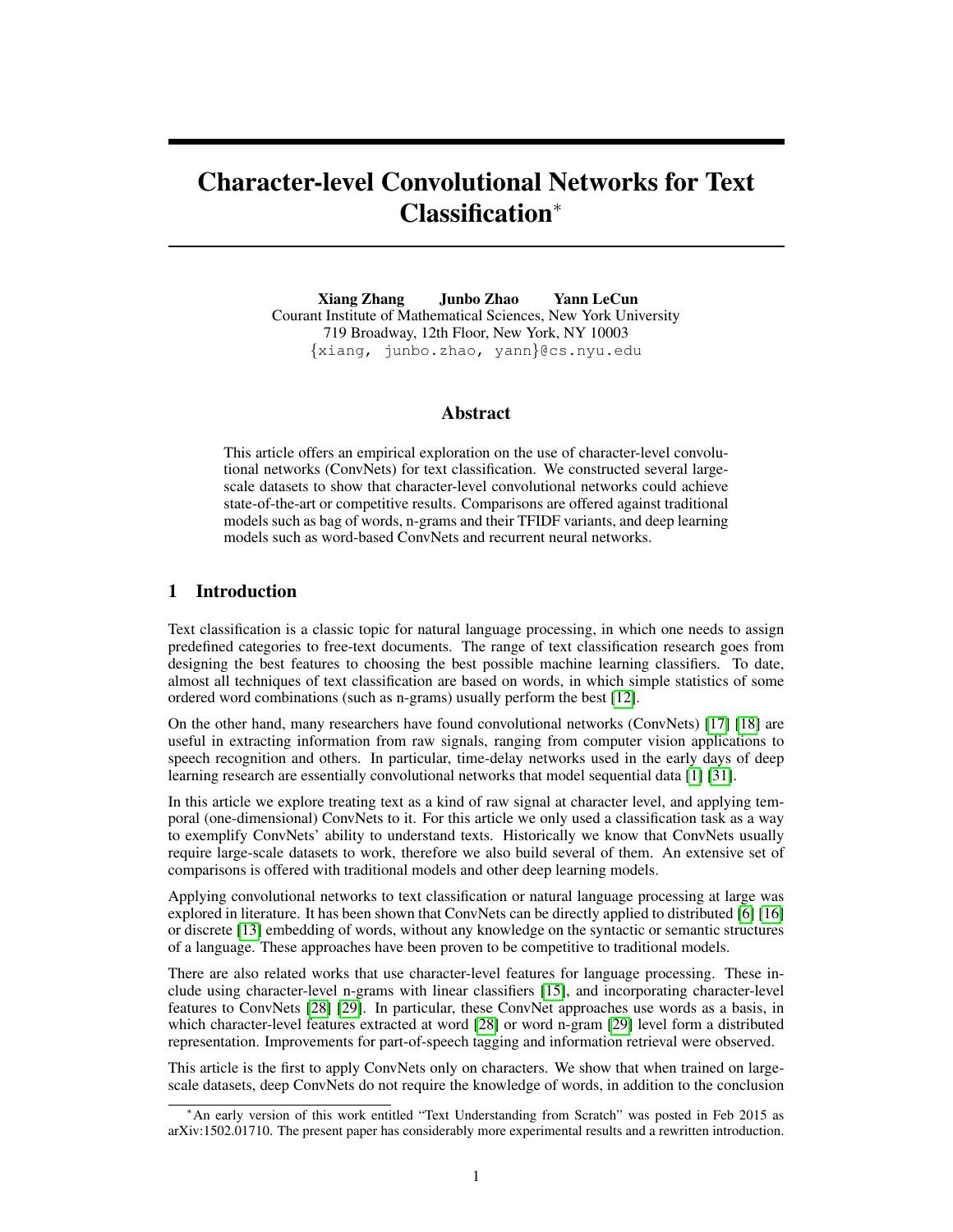from previous research that ConvNets do not require the knowledge about the syntactic or semantic structure of a language. This simplification of engineering could be crucial for a single system that can work for different languages, since characters always constitute a necessary construct regardless of whether segmentation into words is possible. Working on only characters also has the advantage that abnormal character combinations such as misspellings and emoticons may be naturally learnt.

## 2 Character-level Convolutional Networks

In this section, we introduce the design of character-level ConvNets for text classification. The design is modular, where the gradients are obtained by back-propagation [27] to perform optimization.

#### 2.1 Key Modules

The main component is the temporal convolutional module, which simply computes a 1-D convolution. Suppose we have a discrete input function  $g(x) \in [1, l] \to \mathbb{R}$  and a discrete kernel function  $f(x) \in [1, k] \to \mathbb{R}$ . The convolution  $\bar{h}(y) \in [1, |(l - k + 1)/d|] \to \mathbb{R}$  between  $f(x)$  and  $g(x)$  with stride d is defined as

$$
h(y) = \sum_{x=1}^{k} f(x) \cdot g(y \cdot d - x + c),
$$

where  $c = k - d + 1$  is an offset constant. Just as in traditional convolutional networks in vision, the module is parameterized by a set of such kernel functions  $f_{ij}(x)$   $(i = 1, 2, \ldots, m$  and  $j =$  $1, 2, \ldots, n$ ) which we call *weights*, on a set of inputs  $g_i(x)$  and outputs  $h_j(y)$ . We call each  $g_i$  (or  $h_j$ ) input (or output) *features*, and m (or n) input (or output) feature size. The outputs  $h_j(y)$  is obtained by a sum over i of the convolutions between  $g_i(x)$  and  $f_{ij}(x)$ .

One key module that helped us to train deeper models is temporal max-pooling. It is the 1-D version of the max-pooling module used in computer vision [2]. Given a discrete input function  $q(x) \in$  $[1, l] \to \mathbb{R}$ , the max-pooling function  $h(y) \in [1, |(l - k + 1)/d|] \to \mathbb{R}$  of  $g(x)$  is defined as

$$
h(y) = \max_{x=1}^{k} g(y \cdot d - x + c),
$$

where  $c = k - d + 1$  is an offset constant. This very pooling module enabled us to train ConvNets deeper than 6 layers, where all others fail. The analysis by [3] might shed some light on this.

The non-linearity used in our model is the rectifier or thresholding function  $h(x) = \max\{0, x\}$ , which makes our convolutional layers similar to rectified linear units (ReLUs) [24]. The algorithm used is stochastic gradient descent (SGD) with a minibatch of size 128, using momentum [26] [30] 0.9 and initial step size 0.01 which is halved every 3 epoches for 10 times. Each epoch takes a fixed number of random training samples uniformly sampled across classes. This number will later be detailed for each dataset sparately. The implementation is done using Torch 7 [4].

#### 2.2 Character quantization

Our models accept a sequence of encoded characters as input. The encoding is done by prescribing an alphabet of size  $m$  for the input language, and then quantize each character using  $1$ -of- $m$  encoding (or "one-hot" encoding). Then, the sequence of characters is transformed to a sequence of such  $m$ sized vectors with fixed length  $l_0$ . Any character exceeding length  $l_0$  is ignored, and any characters that are not in the alphabet including blank characters are quantized as all-zero vectors. The character quantization order is backward so that the latest reading on characters is always placed near the begin of the output, making it easy for fully connected layers to associate weights with the latest reading.

The alphabet used in all of our models consists of 70 characters, including 26 english letters, 10 digits, 33 other characters and the new line character. The non-space characters are:

> abcdefghijklmnopqrstuvwxyz0123456789 -,;.!?:'''/\|\_@#\$%^&\*<sup>~</sup>'+-=<>()[]{}

Later we also compare with models that use a different alphabet in which we distinguish between upper-case and lower-case letters.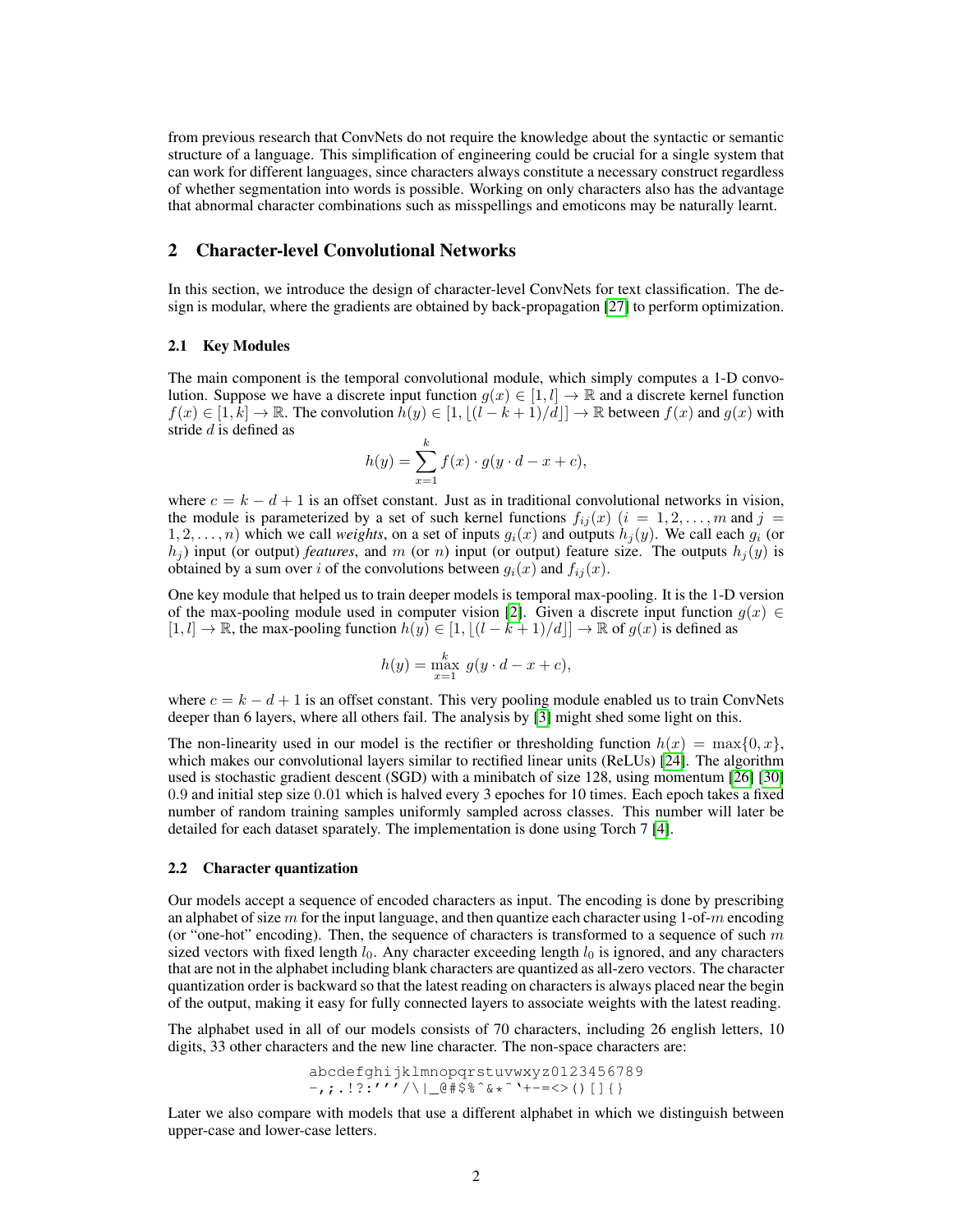#### 2.3 Model Design

We designed 2 ConvNets – one large and one small. They are both 9 layers deep with 6 convolutional layers and 3 fully-connected layers. Figure 1 gives an illustration.



Figure 1: Illustration of our model

The input have number of features equal to 70 due to our character quantization method, and the input feature length is 1014. It seems that 1014 characters could already capture most of the texts of interest. We also insert 2 dropout [10] modules in between the 3 fully-connected layers to regularize. They have dropout probability of 0.5. Table 1 lists the configurations for convolutional layers, and table 2 lists the configurations for fully-connected (linear) layers.

Table 1: Convolutional layers used in our experiments. The convolutional layers have stride 1 and pooling layers are all non-overlapping ones, so we omit the description of their strides.

| Layer         | Large Feature | Small Feature | Kernel | Pool |
|---------------|---------------|---------------|--------|------|
|               | 1024          | 256           |        |      |
| $\mathcal{D}$ | 1024          | 256           |        |      |
| 3             | 1024          | 256           |        | N/A  |
|               | 1024          | 256           |        | N/A  |
| 5             | 1024          | 256           |        | N/A  |
|               | 1024          | 256           |        |      |

We initialize the weights using a Gaussian distribution. The mean and standard deviation used for initializing the large model is  $(0, 0.02)$  and small model  $(0, 0.05)$ .

Table 2: Fully-connected layers used in our experiments. The number of output units for the last layer is determined by the problem. For example, for a 10-class classification problem it will be 10.

|   | Layer Output Units Large Output Units Small |                        |
|---|---------------------------------------------|------------------------|
|   | 2048                                        | 1024                   |
|   | 2048                                        | 1024                   |
| Q |                                             | Depends on the problem |

For different problems the input lengths may be different (for example in our case  $l_0 = 1014$ ), and so are the frame lengths. From our model design, it is easy to know that given input length  $l_0$ , the output frame length after the last convolutional layer (but before any of the fully-connected layers) is  $l_6 = (l_0 - 96)/27$ . This number multiplied with the frame size at layer 6 will give the input dimension the first fully-connected layer accepts.

#### 2.4 Data Augmentation using Thesaurus

Many researchers have found that appropriate data augmentation techniques are useful for controlling generalization error for deep learning models. These techniques usually work well when we could find appropriate invariance properties that the model should possess. In terms of texts, it is not reasonable to augment the data using signal transformations as done in image or speech recognition, because the exact order of characters may form rigorous syntactic and semantic meaning. Therefore,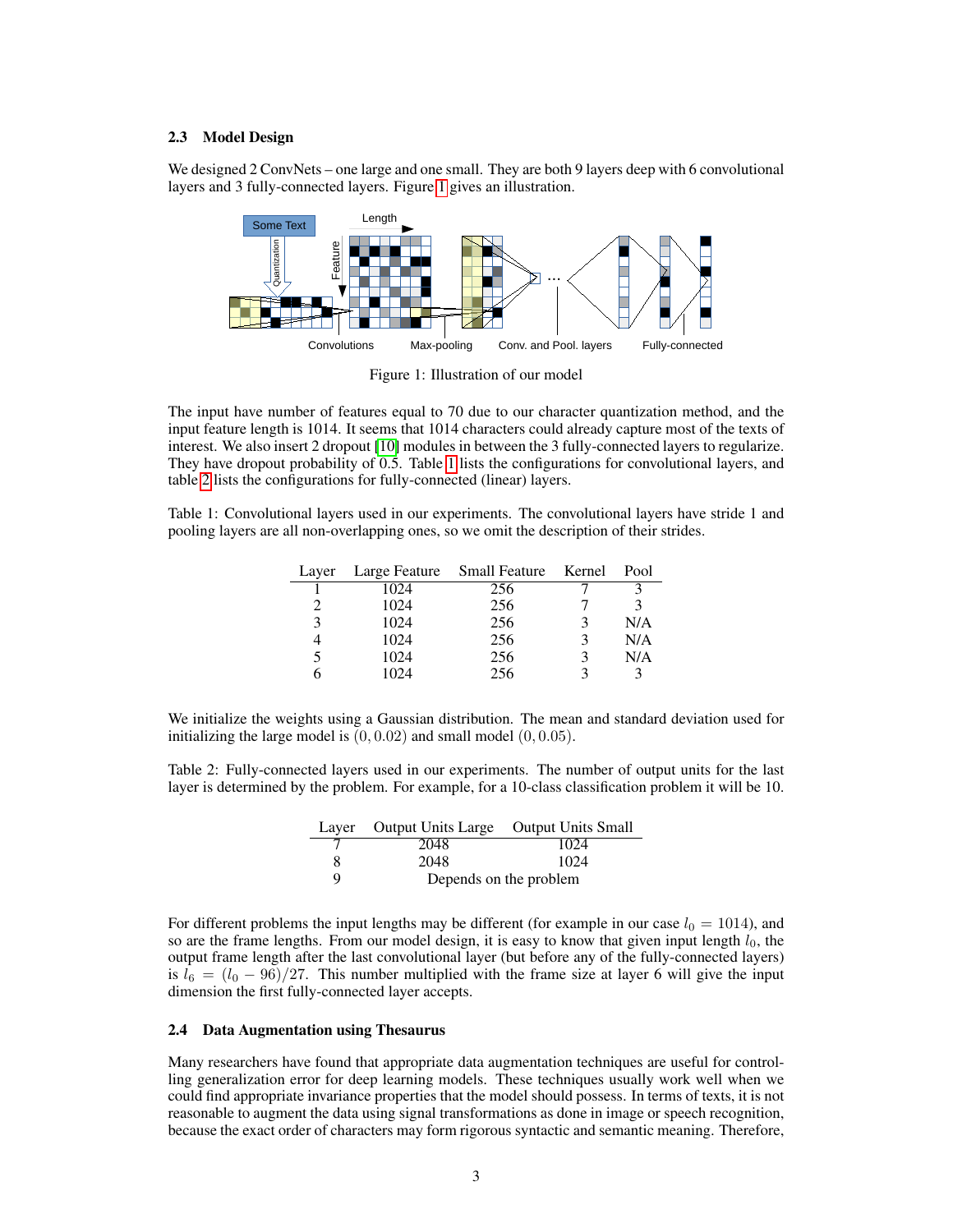the best way to do data augmentation would have been using human rephrases of sentences, but this is unrealistic and expensive due the large volume of samples in our datasets. As a result, the most natural choice in data augmentation for us is to replace words or phrases with their synonyms.

We experimented data augmentation by using an English thesaurus, which is obtained from the  $m$ <sup>theas</sup> component used in LibreOffice<sup>1</sup> project. That thesaurus in turn was obtained from Word-Net [7], where every synonym to a word or phrase is ranked by the semantic closeness to the most frequently seen meaning. To decide on how many words to replace, we extract all replaceable words from the given text and randomly choose  $r$  of them to be replaced. The probability of number  $r$ is determined by a geometric distribution with parameter p in which  $P[r] \sim p^r$ . The index s of the synonym chosen given a word is also determined by a another geometric distribution in which  $P[s] \sim q^s$ . This way, the probability of a synonym chosen becomes smaller when it moves distant from the most frequently seen meaning. We will report the results using this new data augmentation technique with  $p = 0.5$  and  $q = 0.5$ .

# 3 Comparison Models

To offer fair comparisons to competitive models, we conducted a series of experiments with both traditional and deep learning methods. We tried our best to choose models that can provide comparable and competitive results, and the results are reported faithfully without any model selection.

## 3.1 Traditional Methods

We refer to traditional methods as those that using a hand-crafted feature extractor and a linear classifier. The classifier used is a multinomial logistic regression in all these models.

Bag-of-words and its TFIDF. For each dataset, the bag-of-words model is constructed by selecting 50,000 most frequent words from the training subset. For the normal bag-of-words, we use the counts of each word as the features. For the TFIDF (term-frequency inverse-document-frequency) [14] version, we use the counts as the term-frequency. The inverse document frequency is the logarithm of the division between total number of samples and number of samples with the word in the training subset. The features are normalized by dividing the largest feature value.

Bag-of-ngrams and its TFIDF. The bag-of-ngrams models are constructed by selecting the 500,000 most frequent n-grams (up to 5-grams) from the training subset for each dataset. The feature values are computed the same way as in the bag-of-words model.

Bag-of-means on word embedding. We also have an experimental model that uses k-means on word2vec [23] learnt from the training subset of each dataset, and then use these learnt means as representatives of the clustered words. We take into consideration all the words that appeared more than 5 times in the training subset. The dimension of the embedding is 300. The bag-of-means features are computed the same way as in the bag-of-words model. The number of means is 5000.

## 3.2 Deep Learning Methods

Recently deep learning methods have started to be applied to text classification. We choose two simple and representative models for comparison, in which one is word-based ConvNet and the other a simple long-short term memory (LSTM) [11] recurrent neural network model.

Word-based ConvNets. Among the large number of recent works on word-based ConvNets for text classification, one of the differences is the choice of using pretrained or end-to-end learned word representations. We offer comparisons with both using the pretrained word2vec [23] embedding [16] and using lookup tables [5]. The embedding size is 300 in both cases, in the same way as our bagof-means model. To ensure fair comparison, the models for each case are of the same size as our character-level ConvNets, in terms of both the number of layers and each layer's output size. Experiments using a thesaurus for data augmentation are also conducted.

<sup>1</sup><http://www.libreoffice.org/>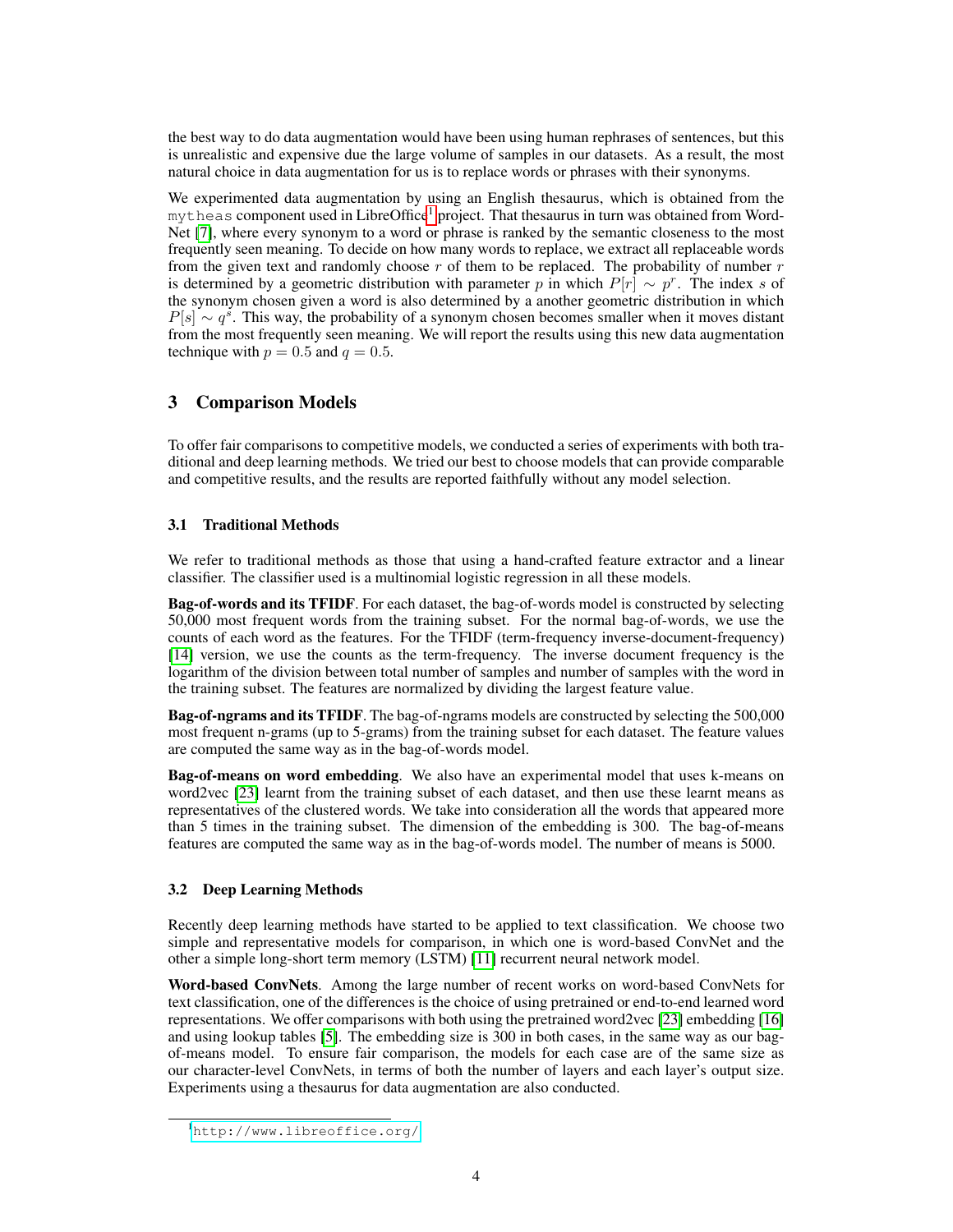Long-short term memory. We also offer a comparison with a recurrent neural network model, namely long-short term memory (LSTM) [11]. The LSTM model used in our case is word-based, using pretrained word2vec embedding of size 300 as in previous models. The model is formed by taking mean of the outputs of all LSTM cells to form a feature vector, and then using multinomial logistic regression on this feature vector. The output dimension is 512. The variant of LSTM we used is the common



Figure 2: long-short term memory

"vanilla" architecture [8] [9]. We also used gradient clipping [25] in which the gradient norm is limited to 5. Figure 2 gives an illustration.

## 3.3 Choice of Alphabet

For the alphabet of English, one apparent choice is whether to distinguish between upper-case and lower-case letters. We report experiments on this choice and observed that it usually (but not always) gives worse results when such distinction is made. One possible explanation might be that semantics do not change with different letter cases, therefore there is a benefit of regularization.

## 4 Large-scale Datasets and Results

Previous research on ConvNets in different areas has shown that they usually work well with largescale datasets, especially when the model takes in low-level raw features like characters in our case. However, most open datasets for text classification are quite small, and large-scale datasets are splitted with a significantly smaller training set than testing [21]. Therefore, instead of confusing our community more by using them, we built several large-scale datasets for our experiments, ranging from hundreds of thousands to several millions of samples. Table 3 is a summary.

Table 3: Statistics of our large-scale datasets. Epoch size is the number of minibatches in one epoch

| Dataset                       | Classes        | <b>Train Samples</b> | <b>Test Samples</b> | Epoch Size |
|-------------------------------|----------------|----------------------|---------------------|------------|
| AG's News                     | 4              | 120,000              | 7.600               | 5,000      |
| Sogou News                    | 5              | 450,000              | 60,000              | 5,000      |
| <b>DBPedia</b>                | 14             | 560,000              | 70,000              | 5,000      |
| Yelp Review Polarity          | 2              | 560,000              | 38,000              | 5,000      |
| Yelp Review Full              | 5              | 650,000              | 50,000              | 5,000      |
| Yahoo! Answers                | 10             | 1,400,000            | 60,000              | 10,000     |
| <b>Amazon Review Full</b>     | 5              | 3,000,000            | 650,000             | 30,000     |
| <b>Amazon Review Polarity</b> | $\overline{2}$ | 3,600,000            | 400,000             | 30,000     |

AG's news corpus. We obtained the AG's corpus of news article on the web<sup>2</sup>. It contains 496,835 categorized news articles from more than 2000 news sources. We choose the 4 largest classes from this corpus to construct our dataset, using only the title and description fields. The number of training samples for each class is 30,000 and testing 1900.

Sogou news corpus. This dataset is a combination of the SogouCA and SogouCS news corpora [32], containing in total 2,909,551 news articles in various topic channels. We then labeled each piece of news using its URL, by manually classifying the their domain names. This gives us a large corpus of news articles labeled with their categories. There are a large number categories but most of them contain only few articles. We choose 5 categories – "sports", "finance", "entertainment", "automobile" and "technology". The number of training samples selected for each class is 90,000 and testing 12,000. Although this is a dataset in Chinese, we used pypinyin package combined with  $\exists i \in \mathbb{R}$  Chinese segmentation system to produce Pinyin – a phonetic romanization of Chinese. The models for English can then be applied to this dataset without change. The fields used are title and content.

<sup>2</sup>[http://www.di.unipi.it/˜gulli/AG\\_corpus\\_of\\_news\\_articles.html](http://www.di.unipi.it/~gulli/AG_corpus_of_news_articles.html)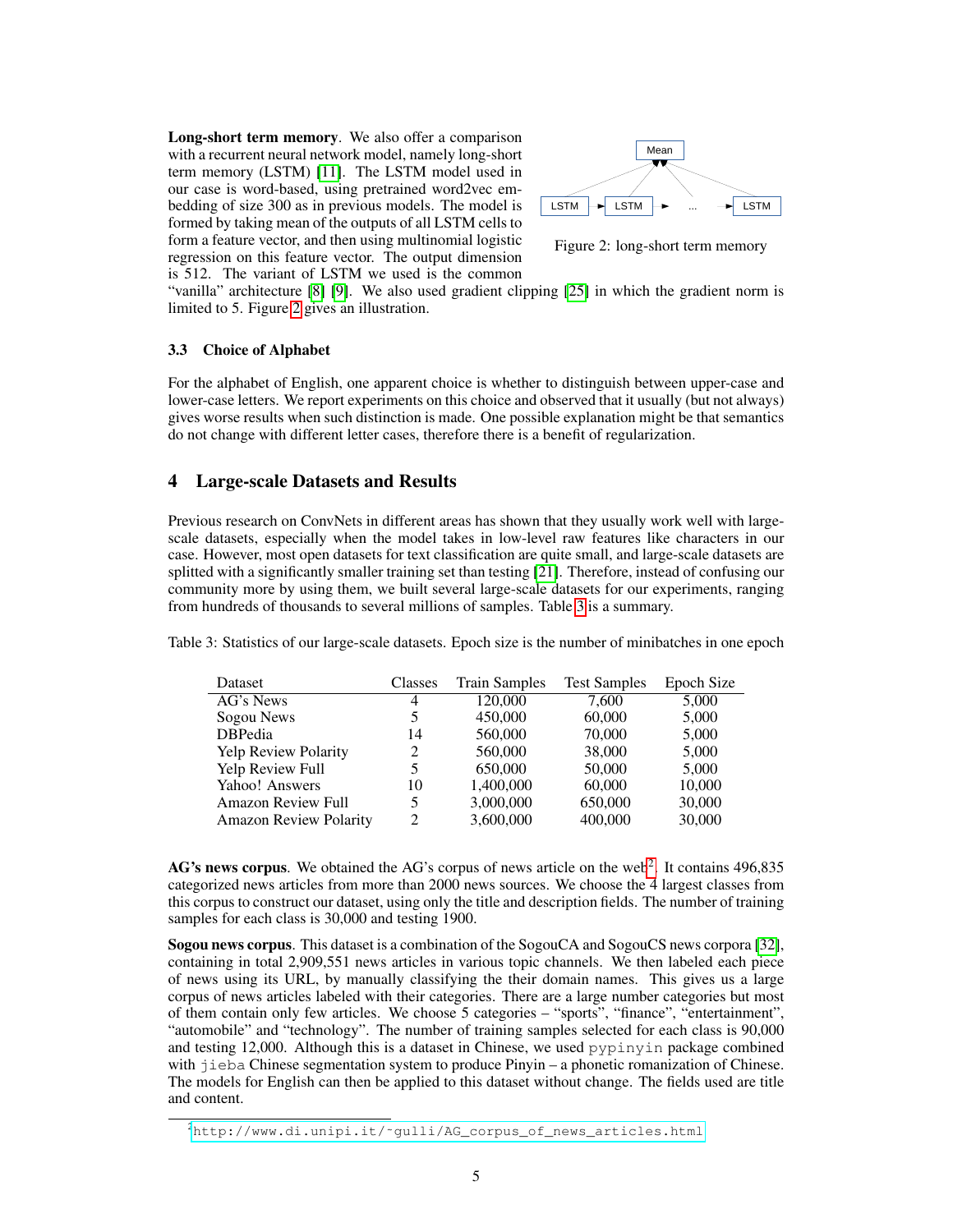| Table 4: Testing errors of all the models. Numbers are in percentage. "Lg" stands for "large" and  |  |  |  |  |  |  |  |  |
|----------------------------------------------------------------------------------------------------|--|--|--|--|--|--|--|--|
| "Sm" stands for "small". " $w2v$ " is an abbreviation for "word2vec", and "Lk" for "lookup table". |  |  |  |  |  |  |  |  |
| "Th" stands for the saurus. ConvNets labeled "Full" are those that distinguish between lower and   |  |  |  |  |  |  |  |  |
| upper letters                                                                                      |  |  |  |  |  |  |  |  |

| AG    | Sogou                        | DBP. | Yelp P. | Yelp F. | Yah. A. | Amz. F. | Amz. P. |
|-------|------------------------------|------|---------|---------|---------|---------|---------|
| 11.19 | 7.15                         | 3.39 | 7.76    | 42.01   | 31.11   | 45.36   | 9.60    |
| 10.36 | 6.55                         | 2.63 | 6.34    | 40.14   | 28.96   | 44.74   | 9.00    |
| 7.96  | 2.92                         | 1.37 | 4.36    | 43.74   | 31.53   | 45.73   | 7.98    |
| 7.64  | 2.81                         | 1.31 | 4.56    | 45.20   | 31.49   | 47.56   | 8.46    |
| 16.91 | 10.79                        | 9.55 | 12.67   | 47.46   | 39.45   | 55.87   | 18.39   |
| 13.94 | 4.82                         | 1.45 | 5.26    | 41.83   | 29.16   | 40.57   | 6.10    |
| 9.92  | 4.39                         | 1.42 | 4.60    | 40.16   | 31.97   | 44.40   | 5.88    |
| 11.35 | 4.54                         | 1.71 | 5.56    | 42.13   | 31.50   | 42.59   | 6.00    |
| 9.91  |                              | 1.37 | 4.63    | 39.58   | 31.23   | 43.75   | 5.80    |
| 10.88 | $\overline{\phantom{a}}$     | 1.53 | 5.36    | 41.09   | 29.86   | 42.50   | 5.63    |
| 8.55  | 4.95                         | 1.72 | 4.89    | 40.52   | 29.06   | 45.95   | 5.84    |
| 10.87 | 4.93                         | 1.85 | 5.54    | 41.41   | 30.02   | 43.66   | 5.85    |
| 8.93  | ÷,                           | 1.58 | 5.03    | 40.52   | 28.84   | 42.39   | 5.52    |
| 9.12  | ۰                            | 1.77 | 5.37    | 41.17   | 28.92   | 43.19   | 5.51    |
| 9.85  | 8.80                         | 1.66 | 5.25    | 38.40   | 29.90   | 40.89   | 5.78    |
| 11.59 | 8.95                         | 1.89 | 5.67    | 38.82   | 30.01   | 40.88   | 5.78    |
| 9.51  | ÷,                           | 1.55 | 4.88    | 38.04   | 29.58   | 40.54   | 5.51    |
| 10.89 | $\qquad \qquad \blacksquare$ | 1.69 | 5.42    | 37.95   | 29.90   | 40.53   | 5.66    |
| 12.82 | 4.88                         | 1.73 | 5.89    | 39.62   | 29.55   | 41.31   | 5.51    |
| 15.65 | 8.65                         | 1.98 | 6.53    | 40.84   | 29.84   | 40.53   | 5.50    |
| 13.39 | ÷,                           | 1.60 | 5.82    | 39.30   | 28.80   | 40.45   | 4.93    |
| 14.80 | $\overline{\phantom{a}}$     | 1.85 | 6.49    | 40.16   | 29.84   | 40.43   | 5.67    |
|       |                              |      |         |         |         |         |         |

DBPedia ontology dataset. DBpedia is a crowd-sourced community effort to extract structured information from Wikipedia [19]. The DBpedia ontology dataset is constructed by picking 14 nonoverlapping classes from DBpedia 2014. From each of these 14 ontology classes, we randomly choose 40,000 training samples and 5,000 testing samples. The fields we used for this dataset contain title and abstract of each Wikipedia article.

Yelp reviews. The Yelp reviews dataset is obtained from the Yelp Dataset Challenge in 2015. This dataset contains 1,569,264 samples that have review texts. Two classification tasks are constructed from this dataset – one predicting full number of stars the user has given, and the other predicting a polarity label by considering stars 1 and 2 negative, and 3 and 4 positive. The full dataset has 130,000 training samples and 10,000 testing samples in each star, and the polarity dataset has 280,000 training samples and 19,000 test samples in each polarity.

Yahoo! Answers dataset. We obtained Yahoo! Answers Comprehensive Questions and Answers version 1.0 dataset through the Yahoo! Webscope program. The corpus contains 4,483,032 questions and their answers. We constructed a topic classification dataset from this corpus using 10 largest main categories. Each class contains 140,000 training samples and 5,000 testing samples. The fields we used include question title, question content and best answer.

Amazon reviews. We obtained an Amazon review dataset from the Stanford Network Analysis Project (SNAP), which spans 18 years with 34,686,770 reviews from 6,643,669 users on 2,441,053 products [22]. Similarly to the Yelp review dataset, we also constructed 2 datasets – one full score prediction and another polarity prediction. The full dataset contains 600,000 training samples and 130,000 testing samples in each class, whereas the polarity dataset contains 1,800,000 training samples and 200,000 testing samples in each polarity sentiment. The fields used are review title and review content.

Table 4 lists all the testing errors we obtained from these datasets for all the applicable models. Note that since we do not have a Chinese thesaurus, the Sogou News dataset does not have any results using thesaurus augmentation. We labeled the best result in blue and worse result in red.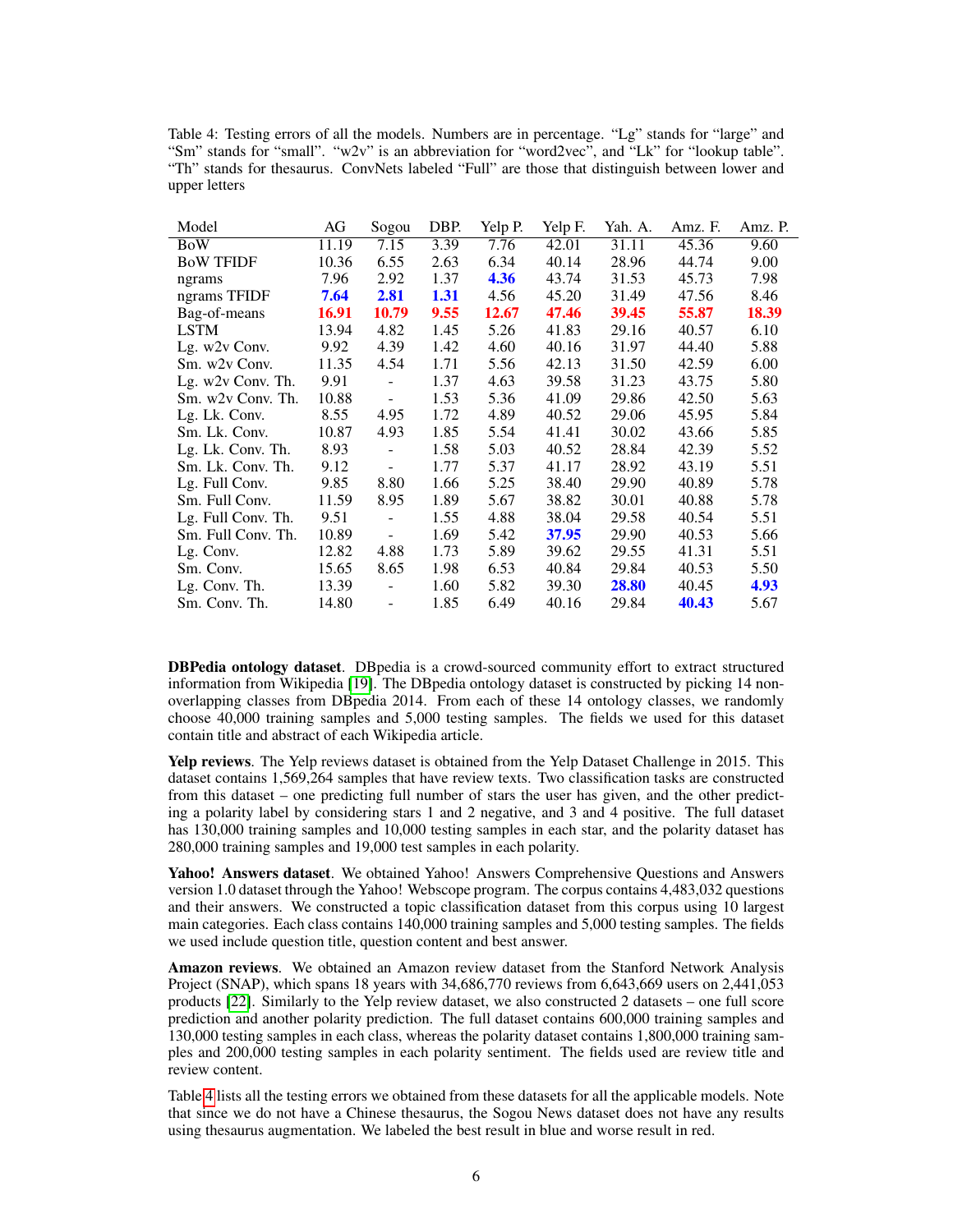# 5 Discussion



Figure 3: Relative errors with comparison models

To understand the results in table 4 further, we offer some empirical analysis in this section. To facilitate our analysis, we present the relative errors in figure 3 with respect to comparison models. Each of these plots is computed by taking the difference between errors on comparison model and our character-level ConvNet model, then divided by the comparison model error. All ConvNets in the figure are the large models with thesaurus augmentation respectively.

Character-level ConvNet is an effective method. The most important conclusion from our experiments is that character-level ConvNets could work for text classification without the need for words. This is a strong indication that language could also be thought of as a signal no different from any other kind. Figure 4 shows 12 random first-layer patches learnt by one of our character-level ConvNets for DBPedia dataset.

Figure 4: First layer weights. For each patch, height is the kernel size and width the alphabet size

Dataset size forms a dichotomy between traditional and ConvNets models. The most obvious trend coming from all the plots in figure 3 is that the larger datasets tend to perform better. Traditional methods like n-grams TFIDF remain strong candidates for dataset of size up to several hundreds of thousands, and only until the dataset goes to the scale of several millions do we observe that character-level ConvNets start to do better.

ConvNets may work well for user-generated data. User-generated data vary in the degree of how well the texts are curated. For example, in our million scale datasets, Amazon reviews tend to be raw user-inputs, whereas users might be extra careful in their writings on Yahoo! Answers. Plots comparing word-based deep models (figures 3c, 3d and 3e) show that character-level ConvNets work better for less curated user-generated texts. This property suggests that ConvNets may have better applicability to real-world scenarios. However, further analysis is needed to validate the hypothesis that ConvNets are truly good at identifying exotic character combinations such as misspellings and emoticons, as our experiments alone do not show any explicit evidence.

Choice of alphabet makes a difference. Figure 3f shows that changing the alphabet by distinguishing between uppercase and lowercase letters could make a difference. For million-scale datasets, it seems that not making such distinction usually works better. One possible explanation is that there is a regularization effect, but this is to be validated.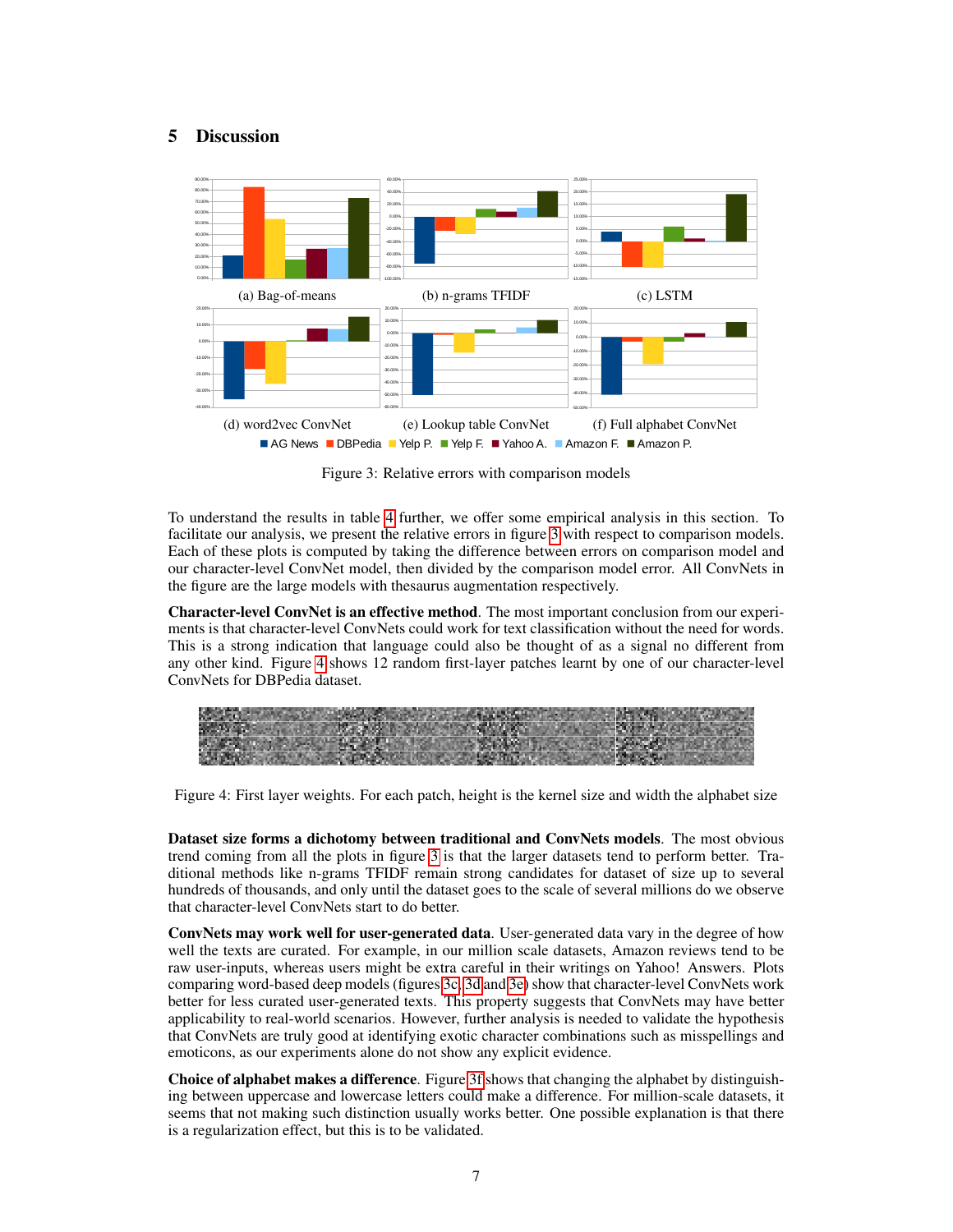Semantics of tasks may not matter. Our datasets consist of two kinds of tasks: sentiment analysis (Yelp and Amazon reviews) and topic classification (all others). This dichotomy in task semantics does not seem to play a role in deciding which method is better.

Bag-of-means is a misuse of word2vec [20]. One of the most obvious facts one could observe from table 4 and figure 3a is that the bag-of-means model performs worse in every case. Comparing with traditional models, this suggests such a simple use of a distributed word representation may not give us an advantage to text classification. However, our experiments does not speak for any other language processing tasks or use of word2vec in any other way.

There is no free lunch. Our experiments once again verifies that there is not a single machine learning model that can work for all kinds of datasets. The factors discussed in this section could all play a role in deciding which method is the best for some specific application.

# 6 Conclusion and Outlook

This article offers an empirical study on character-level convolutional networks for text classification. We compared with a large number of traditional and deep learning models using several largescale datasets. On one hand, analysis shows that character-level ConvNet is an effective method. On the other hand, how well our model performs in comparisons depends on many factors, such as dataset size, whether the texts are curated and choice of alphabet.

In the future, we hope to apply character-level ConvNets for a broader range of language processing tasks especially when structured outputs are needed.

## Acknowledgement

We gratefully acknowledge the support of NVIDIA Corporation with the donation of 2 Tesla K40 GPUs used for this research. We gratefully acknowledge the support of Amazon.com Inc for an AWS in Education Research grant used for this research.

## References

- [1] L. Bottou, F. Fogelman Soulié, P. Blanchet, and J. Lienard. Experiments with time delay networks and dynamic time warping for speaker independent isolated digit recognition. In *Proceedings of EuroSpeech 89*, volume 2, pages 537–540, Paris, France, 1989.
- [2] Y.-L. Boureau, F. Bach, Y. LeCun, and J. Ponce. Learning mid-level features for recognition. In *Computer Vision and Pattern Recognition (CVPR), 2010 IEEE Conference on*, pages 2559–2566. IEEE, 2010.
- [3] Y.-L. Boureau, J. Ponce, and Y. LeCun. A theoretical analysis of feature pooling in visual recognition. In *Proceedings of the 27th International Conference on Machine Learning (ICML-10)*, pages 111–118, 2010.
- [4] R. Collobert, K. Kavukcuoglu, and C. Farabet. Torch7: A matlab-like environment for machine learning. In *BigLearn, NIPS Workshop*, number EPFL-CONF-192376, 2011.
- [5] R. Collobert, J. Weston, L. Bottou, M. Karlen, K. Kavukcuoglu, and P. Kuksa. Natural language processing (almost) from scratch. *J. Mach. Learn. Res.*, 12:2493–2537, Nov. 2011.
- [6] C. dos Santos and M. Gatti. Deep convolutional neural networks for sentiment analysis of short texts. In *Proceedings of COLING 2014, the 25th International Conference on Computational Linguistics: Technical Papers*, pages 69–78, Dublin, Ireland, August 2014. Dublin City University and Association for Computational Linguistics.
- [7] C. Fellbaum. Wordnet and wordnets. In K. Brown, editor, *Encyclopedia of Language and Linguistics*, pages 665–670, Oxford, 2005. Elsevier.
- [8] A. Graves and J. Schmidhuber. Framewise phoneme classification with bidirectional lstm and other neural network architectures. *Neural Networks*, 18(5):602–610, 2005.
- [9] K. Greff, R. K. Srivastava, J. Koutník, B. R. Steunebrink, and J. Schmidhuber. LSTM: A search space odyssey. *CoRR*, abs/1503.04069, 2015.
- [10] G. E. Hinton, N. Srivastava, A. Krizhevsky, I. Sutskever, and R. R. Salakhutdinov. Improving neural networks by preventing co-adaptation of feature detectors. *arXiv preprint arXiv:1207.0580*, 2012.